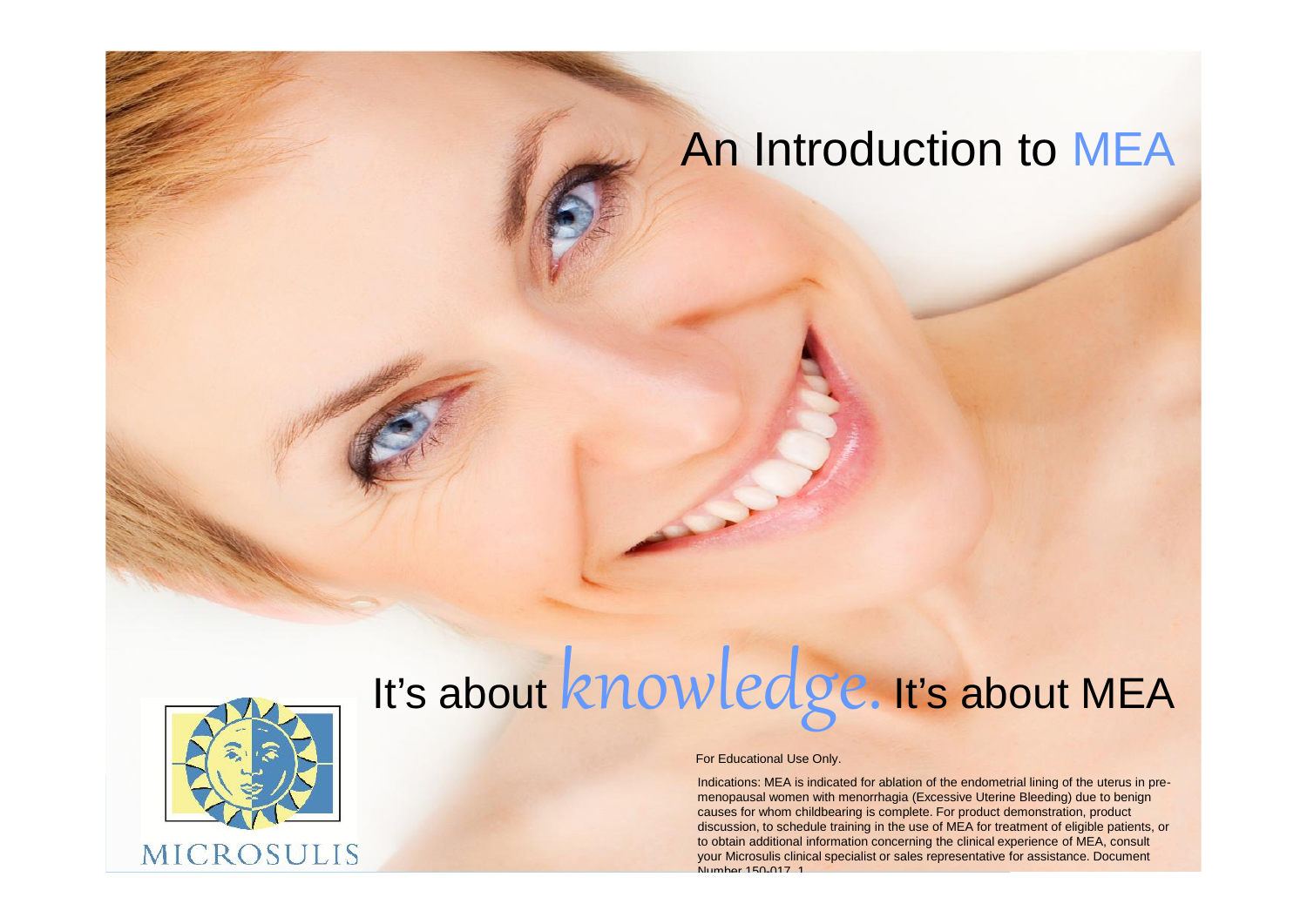### The Simple, Effective Treatment of MEA

MEA is a highly effective, minimally invasive treatment for heavy periods

#### The Basics

- Average 3-4 minute treatment
- Local or IV sedation anesthesia for most patients
- Suitable for in-office treatments

### The Facts

- Over 30,000 treatments completed throughout the world
- High amenorrhea, success and satisfaction rates
- Potential for greater effectiveness due to physician control

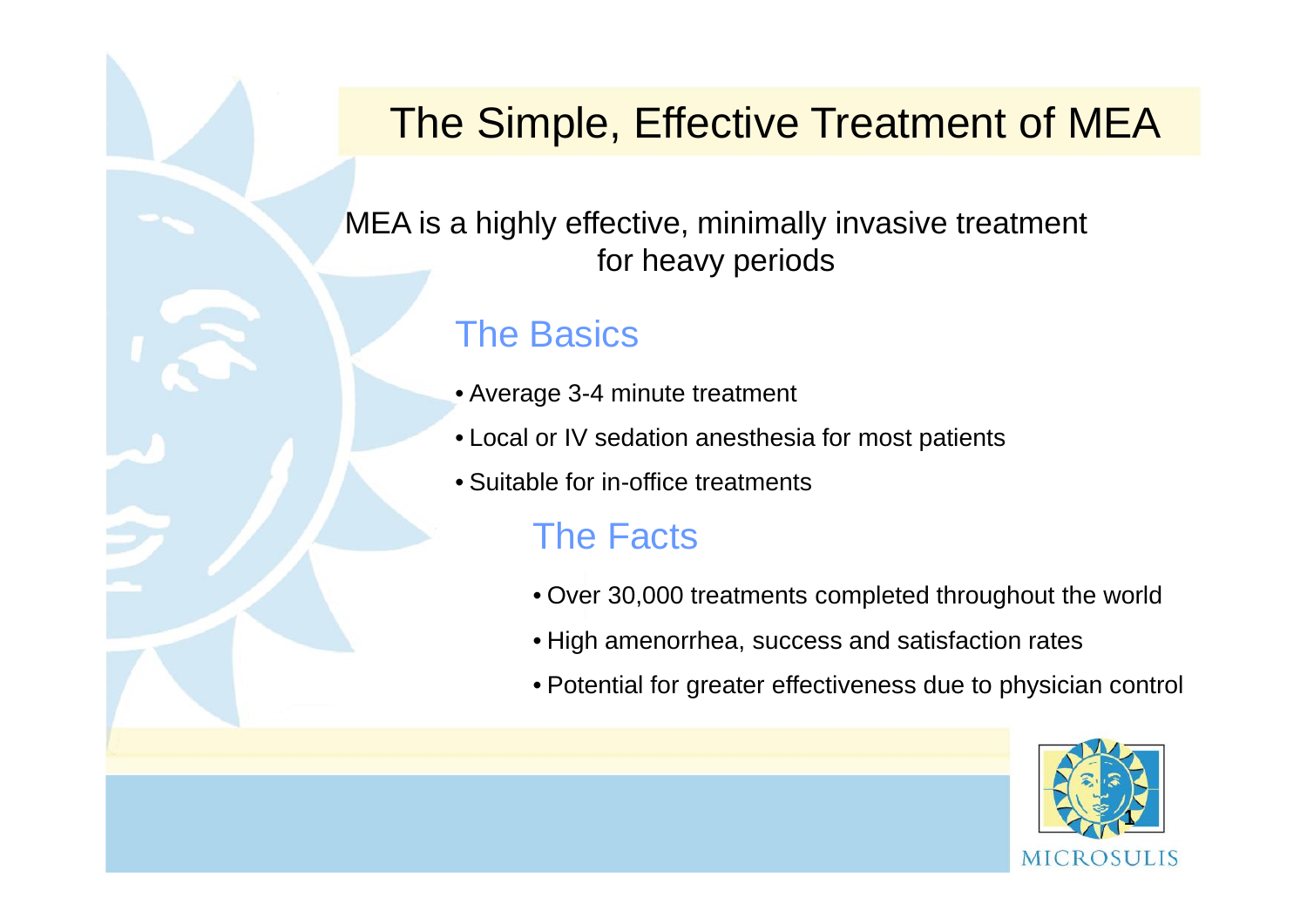**MEA**<br>(Microwave)

**Thermachoice**<br>
(Thermal balloon) • Market pioneer in endometrial ablation • Lower efficacy<br>
• Minimal dilation required • Not as effective in fibro **Thermachoice**<br>(Thermal balloon)

**NovaSure**<br>(Radio frequency)

**HTA System**<br>(Heated free fluid)

**For Option The Character Character Character Character Character Character Character Character Character Character Character Character Character Character Character Character Character Character Character Character Charac Her Option**<br>(Cryotherapy)

## Endometrial Ablation Techniques

#### Advantages **Drawbacks**

- Most effective treatment
- **MEA** Most effective treatment Larger dilation required<br>
(Microwave) Highest patient satisfaction
	- Widest population applicability
	- Short procedure time
	-
	- Minimal dilation required
	- Easy to use
- Slightly improved efficacy over **Thermachoice** NovaSure entity induced the Slightly improved efficacy over **• Not as effective in fibroid populations**<br>(Radio frequency) **Contract of the Contract of Contract of Contract of Contract of Contract of Contract of Contract of** 
	- Short procedure time
	- Easy to use
- Comparable efficacy to NovaSure HTA System **Extended procedure time**<br>(Heated free fluid) **COLL CONTROL** • Direct visualization **CONTROL** • Plot fluid leakages
	- Direct visualization
	- Pioneer in office treatments
	-
- 
- 

- 
- Not as effective in fibroid populations
- Not as effective in irregular and large cavities
- 
- 
- Larger dilation required
- 
- Hot fluid leakages
- Complex device set-up
- 
- Extended procedure time
- Continuous ultrasound required

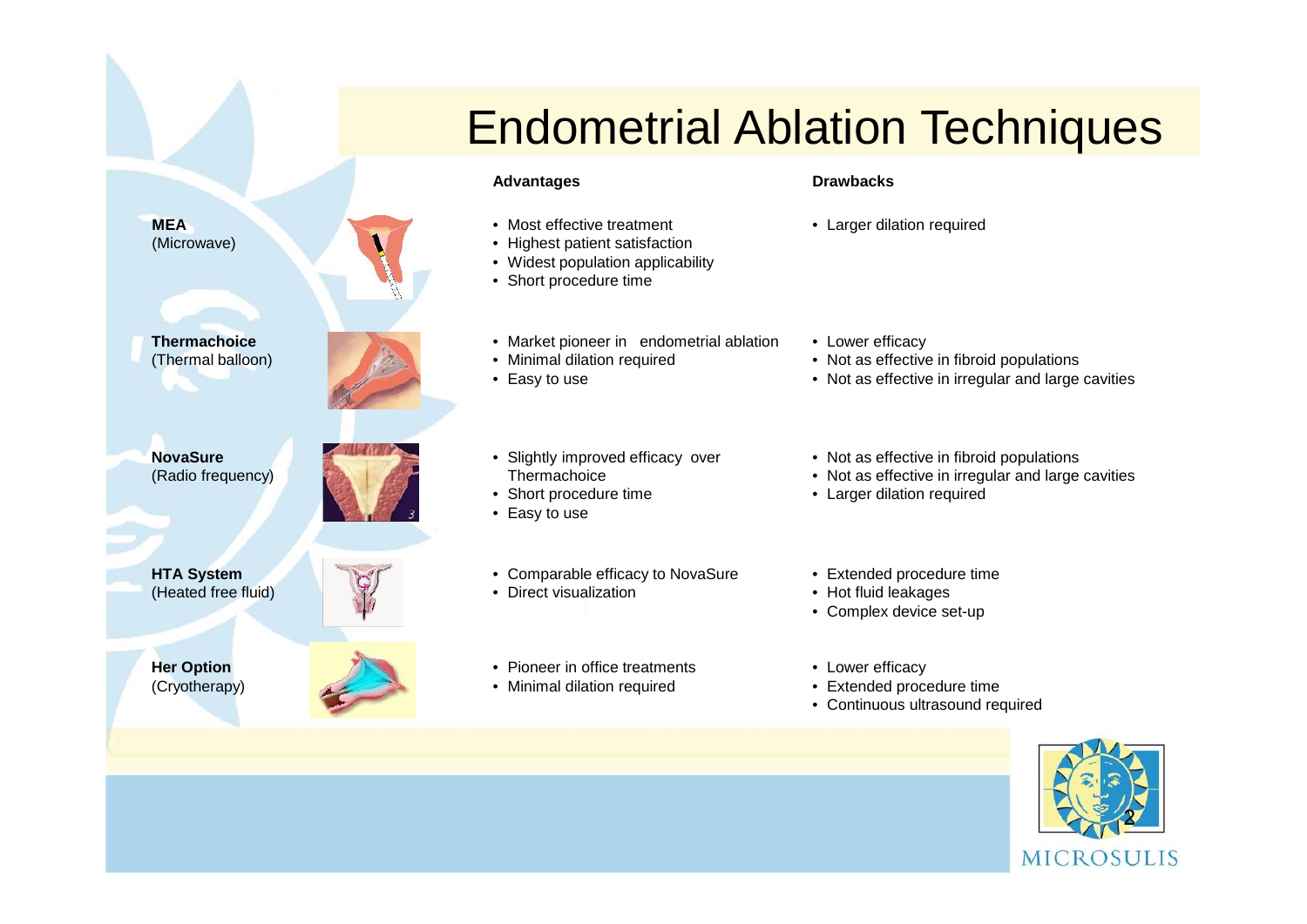## Why Switch to MEA?

#### Ensure the most effective treatment for more of your patients

- 96%: Bleeding reduced to normal or better
- 61%: Amenorrhea

#### Satisfy more of your patients

• Over 98%: Patient Satisfaction

#### Treat more of your patients

- Equally effective in cavities with fibroids
- (61% amenorrhea)\*\*
- Relative to other thermal EA techniques, the MEA treatment is more successful in producing amenorrhea, is effective in a wider population, and achieves the highest patient satisfaction rate (Data on file from PMA Clinical Trials. Evaluable population one year post-treatment)

\*\* Not fully evaluated in patients with submucosal fibroids that distort the endometrium more than 3 cm or that obstruct access to the uterine cavity

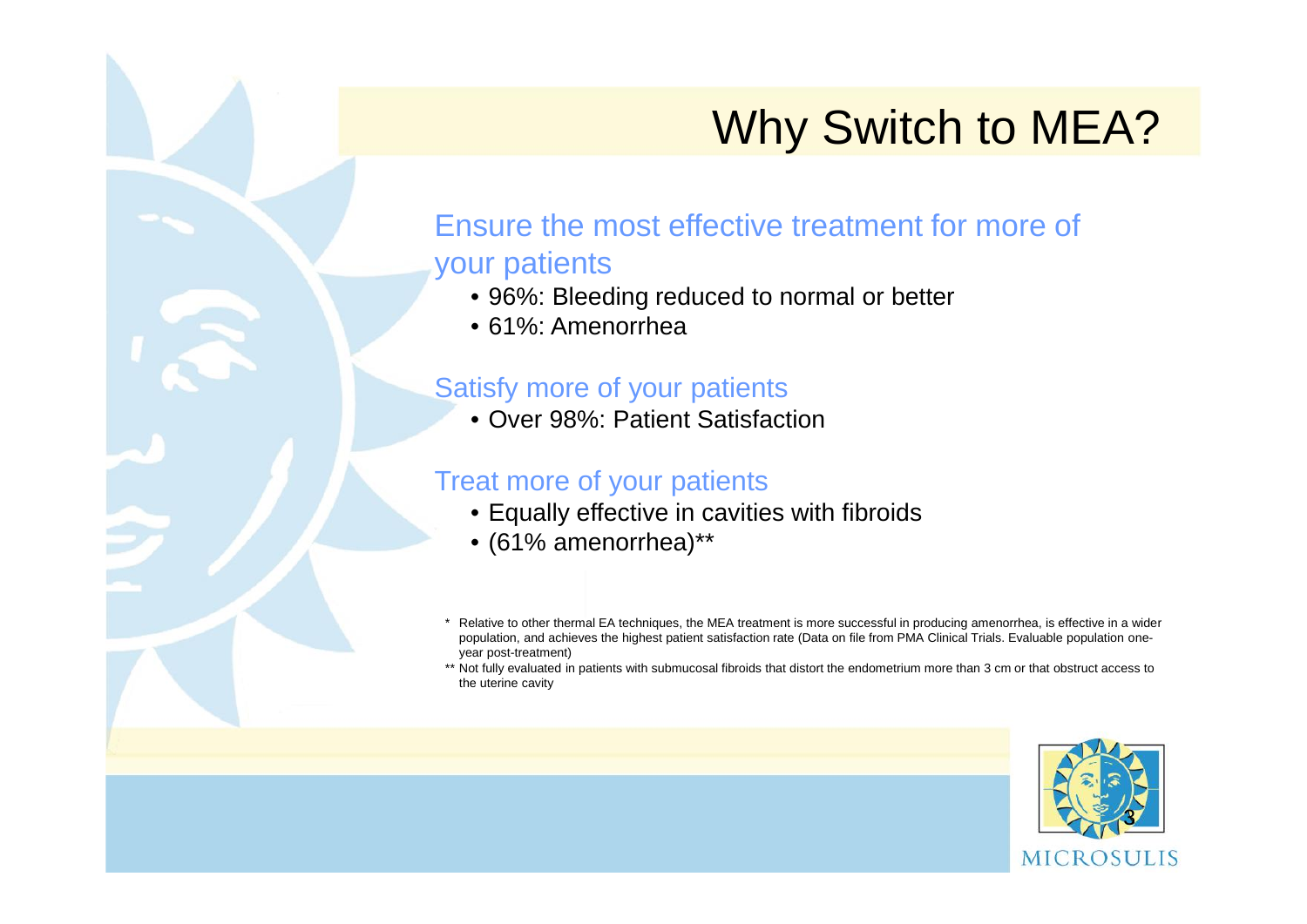## Success and Satisfaction\*



\* Data on file from PMA Clinical Trials. Evaluable population one-year post-treatment

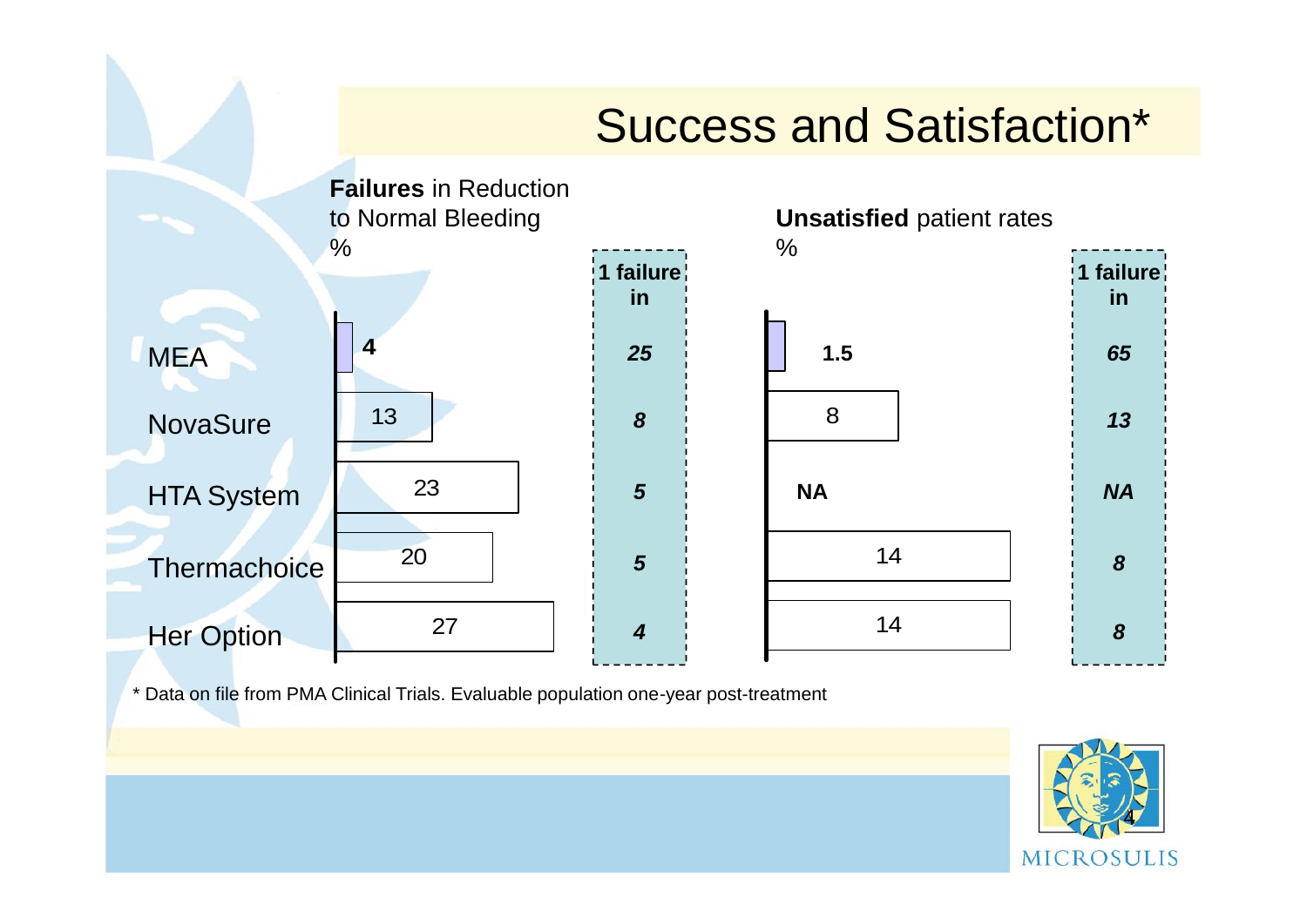#### 41 40 35 24 **61** Amenorrhea Rates\* % "Gold Standard Rollerball" Estimate of 50%\*\* Comparison of Effectiveness **MEA Her Option NovaSure** HTA System **Thermachoice** Market estimate

\* Data on file from PMA Clinical Trials. Evaluable population one year post-treatment \*\* As seen in the majority of PMA Thermal Endometrial Ablation Clinical Trials

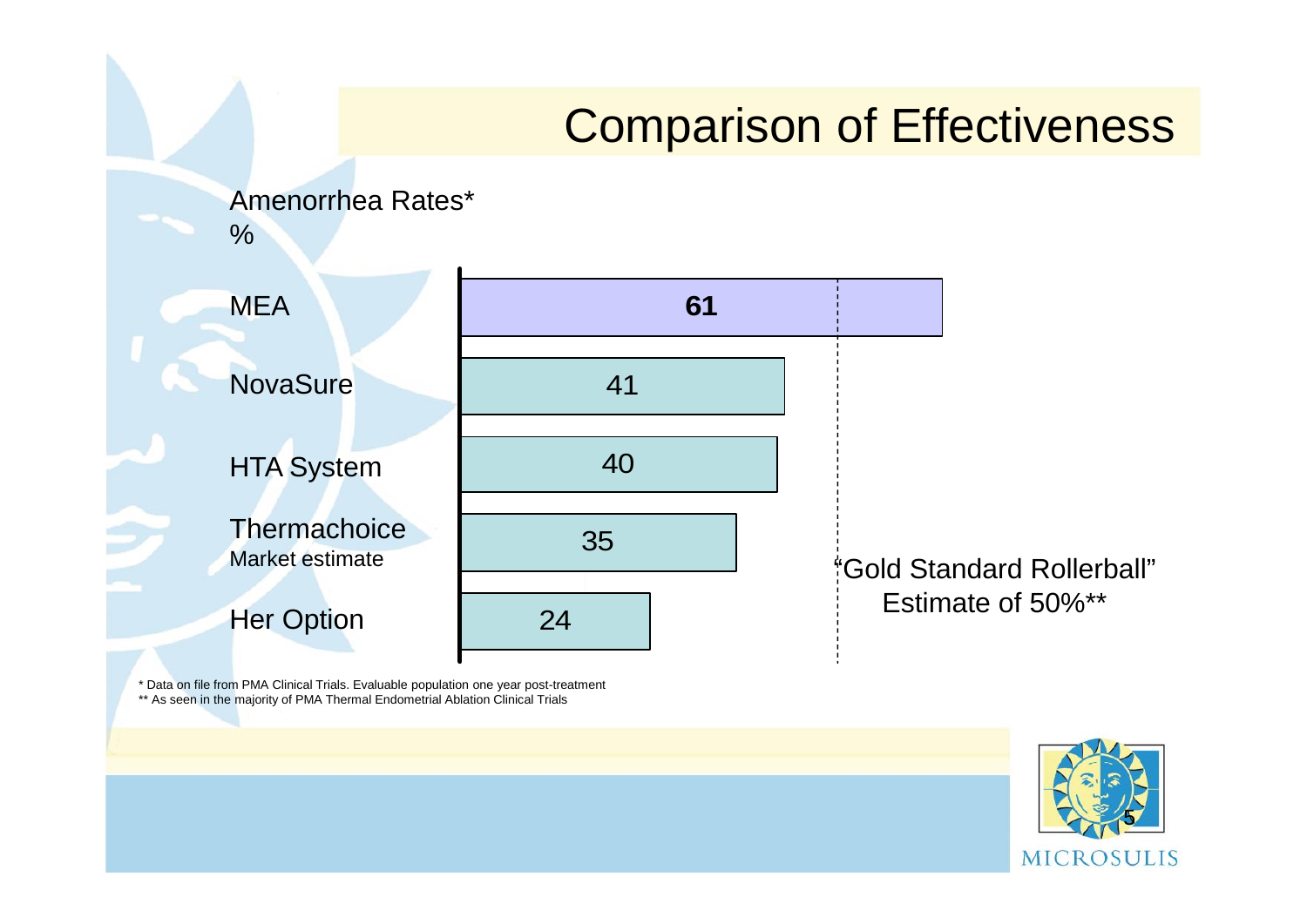## The Ability to Treat a Wider Population



\* Data on File from PMA Clinical Trials. Evaluable population one-year post-treatment

Not fully evaluated in patients with submucosal fibroids that distort the endometrium more than 3 cm or that obstruct access to the uterine cavity

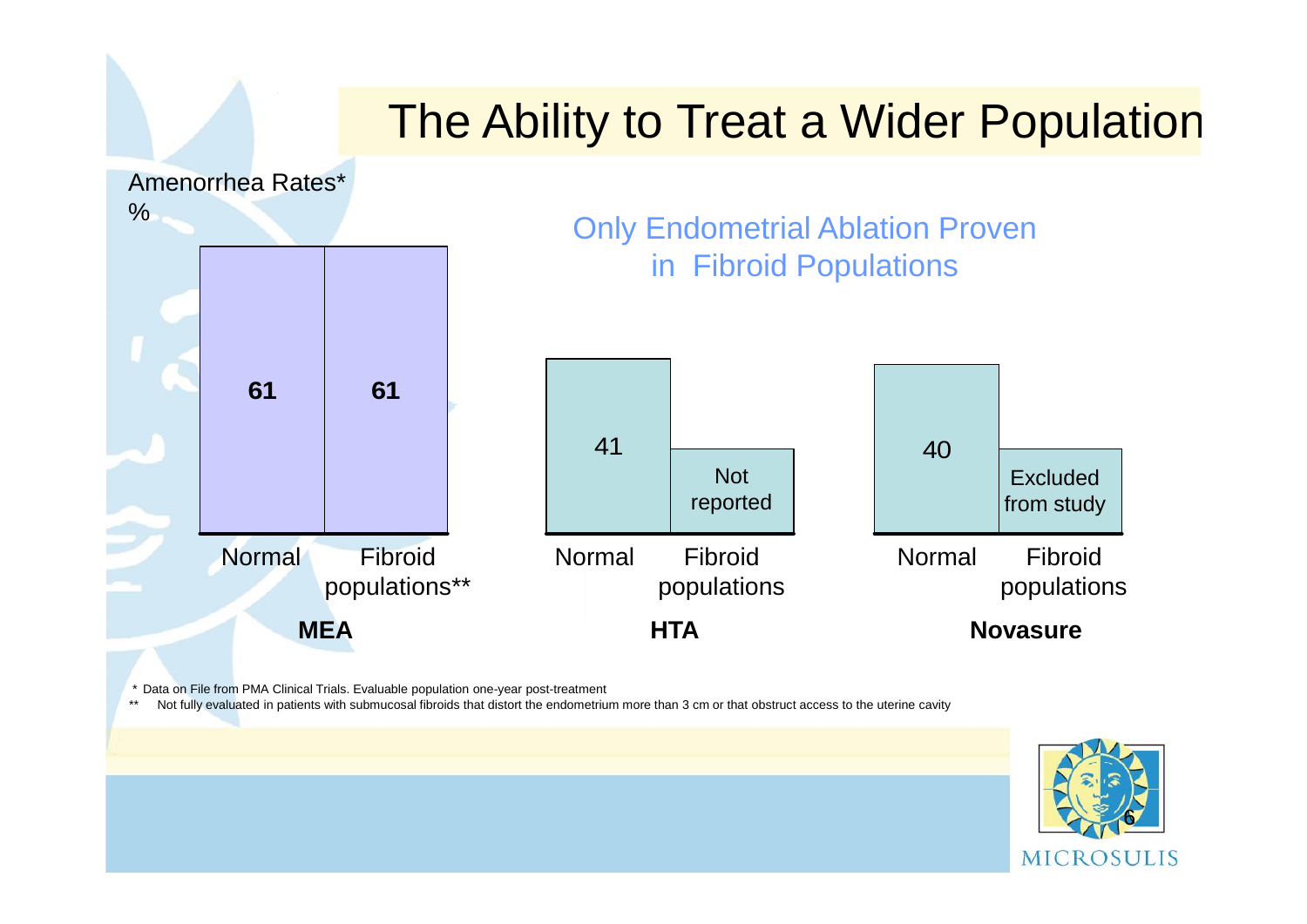### Physician Directed MEA Treatment

Unlike global modalities, the physician controls the MEA treatment







Continuous sweeps to treat fundus

Applicator placed near cornua (Direct tissue contact not required)

Entire uterine body treated all the way to internal cervical os

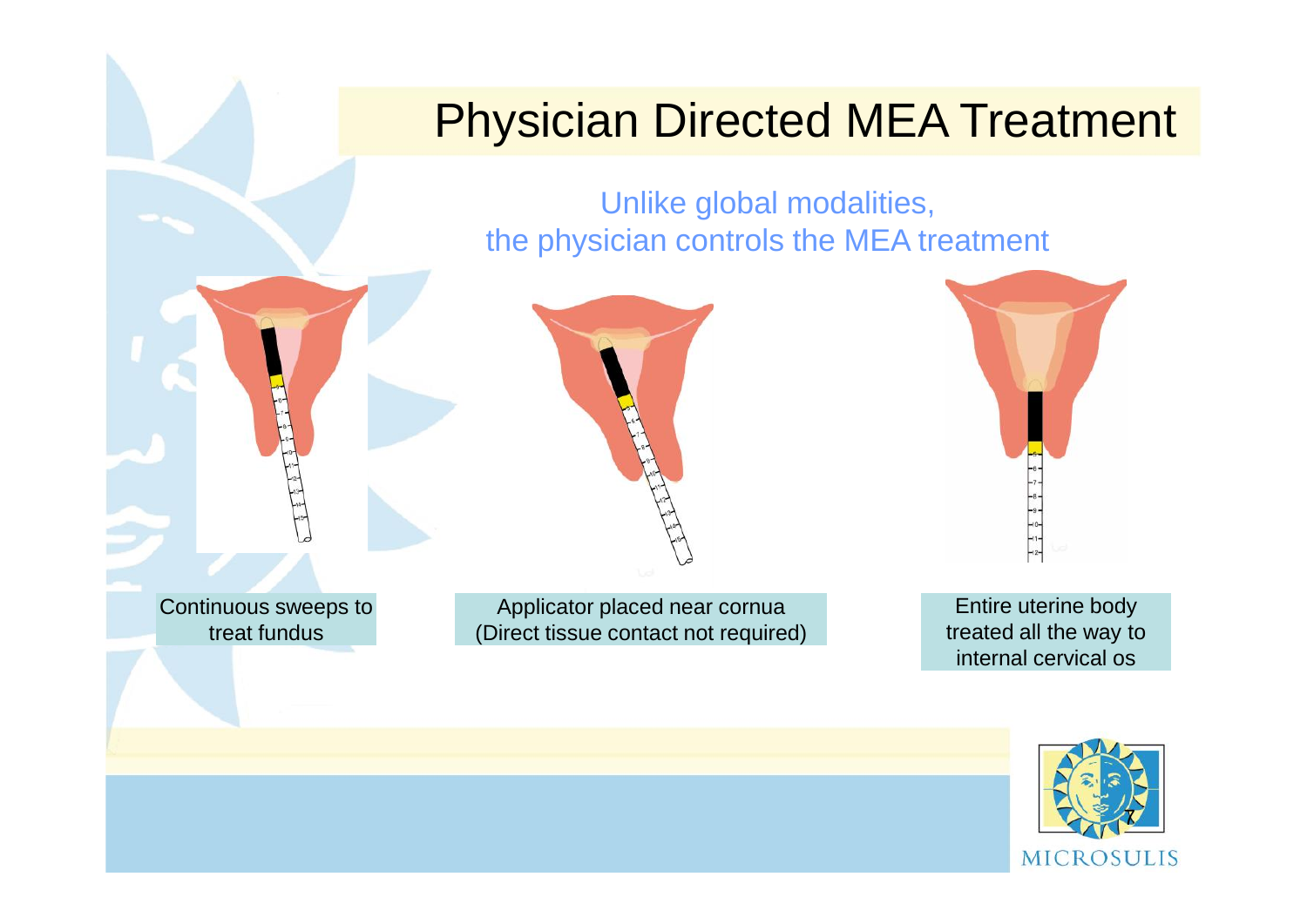## Advantages of MEA

Precise depth of thermal effect *5-6 mm for optimized efficacy and safety*



### Consistent coverage throughout

#### cavity

*Physician controlled without need for direction tissue contact*



#### controlled MEA thermal penetration

#### Real-time treatment "visualization"

*Continuous monitoring through temperature feedback*



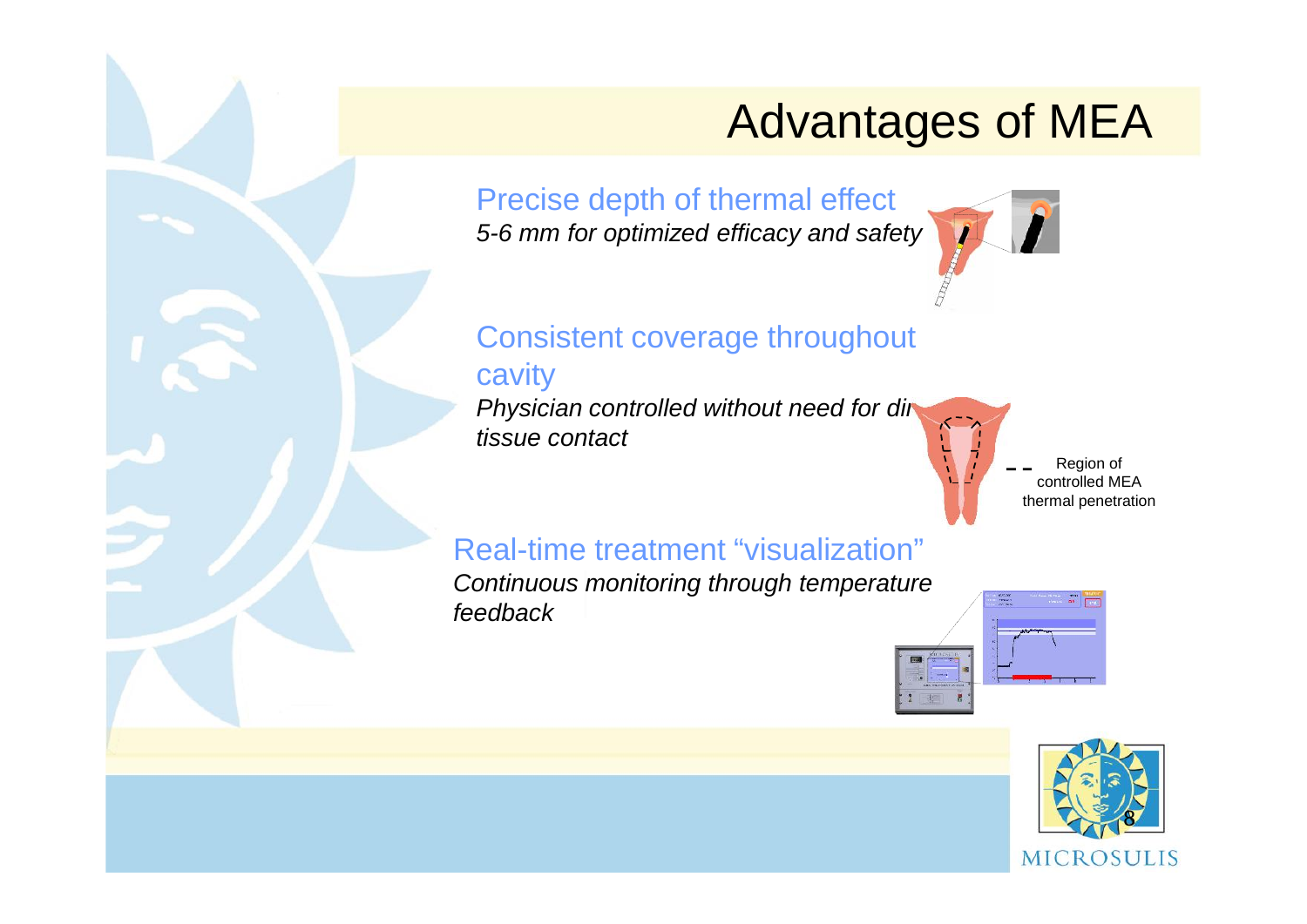## MEA Treatment Effect

Before an MEA treatment



*Right cornua Corpus Left cornua*

After an MEA treatment





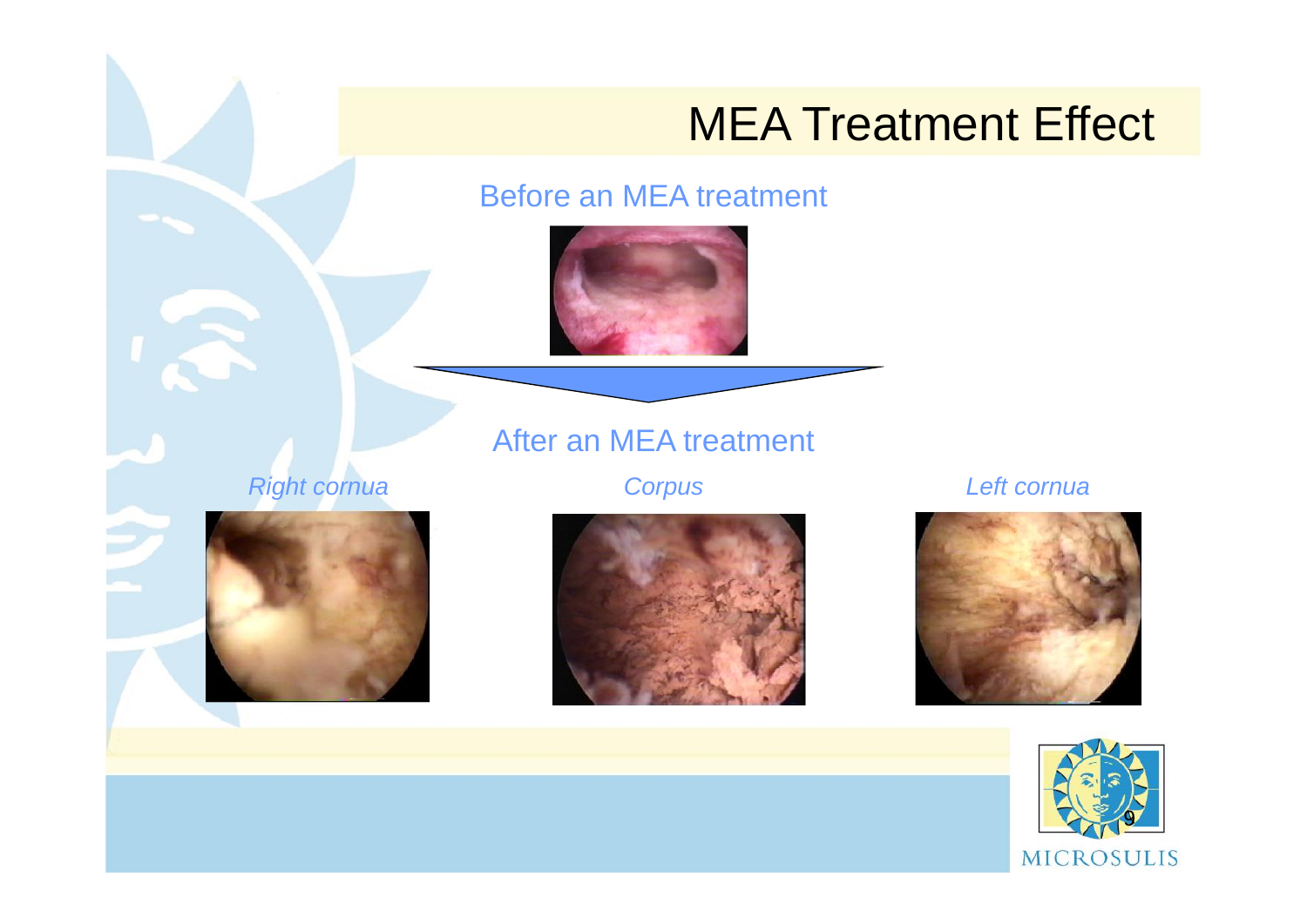### Effective Across Pre-Treatment Options Effectiveness rates\* % Amenorrhea Additional reduction to normal bleeding **100 93 96 61 69 56**

(Lupron) \* Evaluable population one year post-treatment, Lupron: Cooper JM, J Am Assoc Gynecol Laparosc 2004, 11(3):394-403. OCP: Fortin CA, J Am Assoc Gynecol Laparosc 2003, 10(3) S15. Proliferative Phase: Jack SA, BJOG (In Press)

**GnRH** 



phase

OCP Proliferative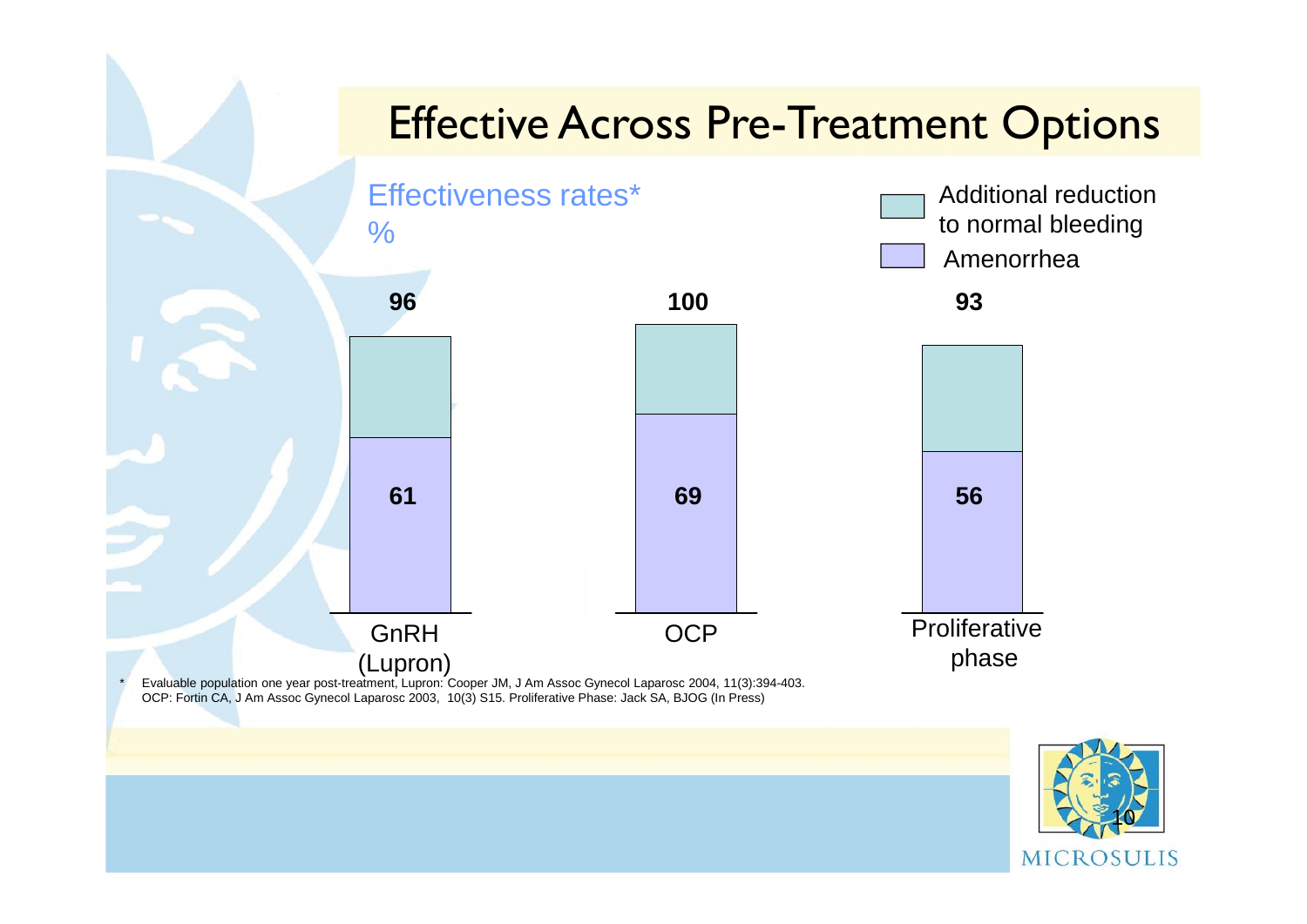## The Opportunity for Even Better Results

Unlike global modalities, MEA provides the potential to achieve greater effectiveness





\* Data on file from PMA Clinical Trials. Evaluable population one year post-treatment

#### **Consistencies among most effective treatments**

- Treatment of each cornua
- Continuous sweeping of entire corpus
- Continued treatment in lower segment

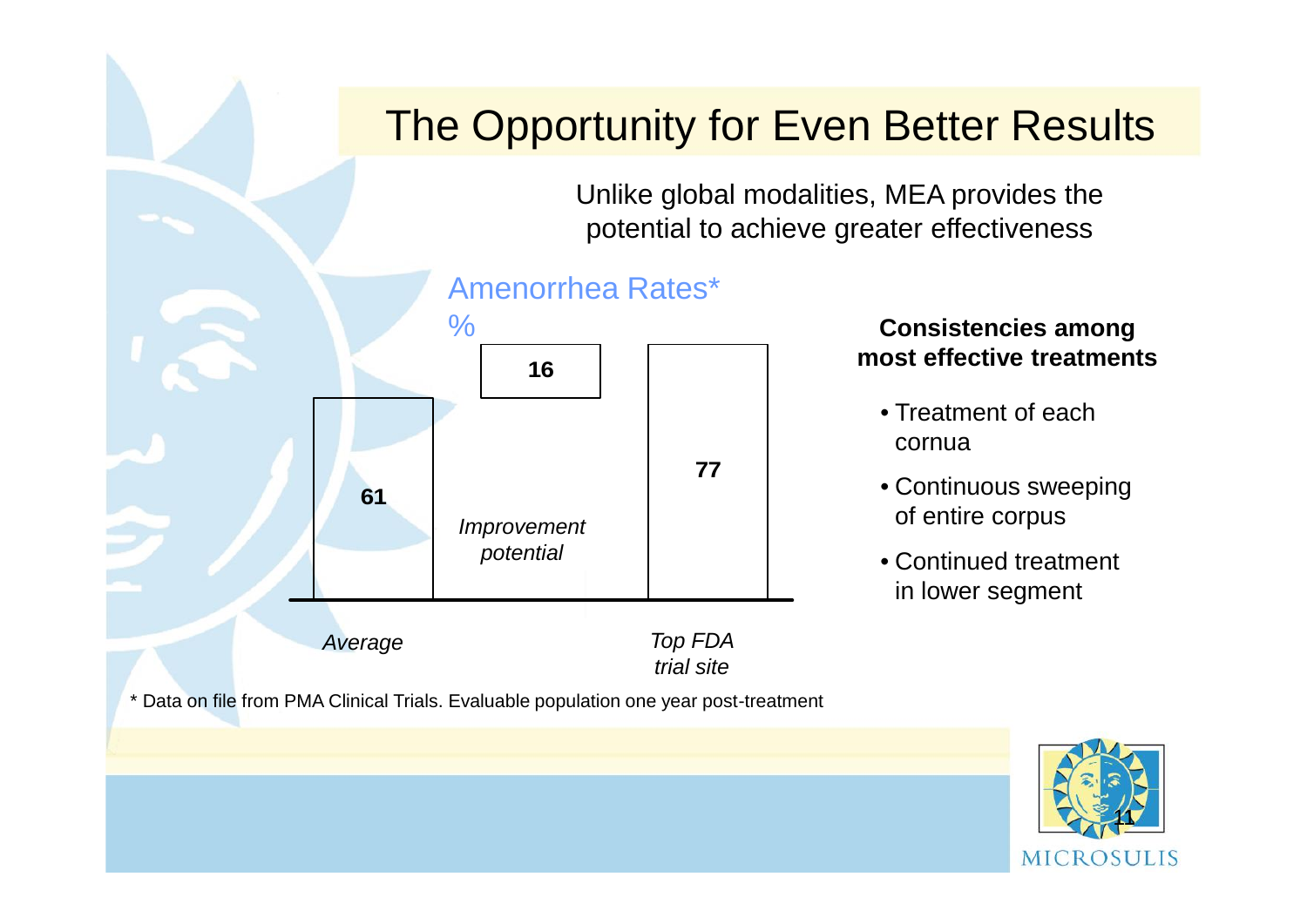## MEA Thermal Effect

Gentle, therapeutic microwaves used to heat the uterine lining to resolve heavy periods

#### MEA clinical treatment

• *5-6 mm: MEA treatment*

#### Theoretical worst case simulation

• *8 mm: MEA applicator held in one place in non perfused tissue for 8 minutes at 90°C*



**Comparable to the 4-9 mm range of normal case thermal effects reported for other thermal endometrial ablation modalities\***

• Novasure: 9 mm maximum--Based on data reported from simulated uterine cavity animal studies

• (Summary of Safety and Effectiveness) HTA: 4 mm--Based on data reported from testing (Summary of Safety and Effectiveness) Thermachoice: 5.8 mm--Based on data reported from testing (Neuwirth, et.al.)